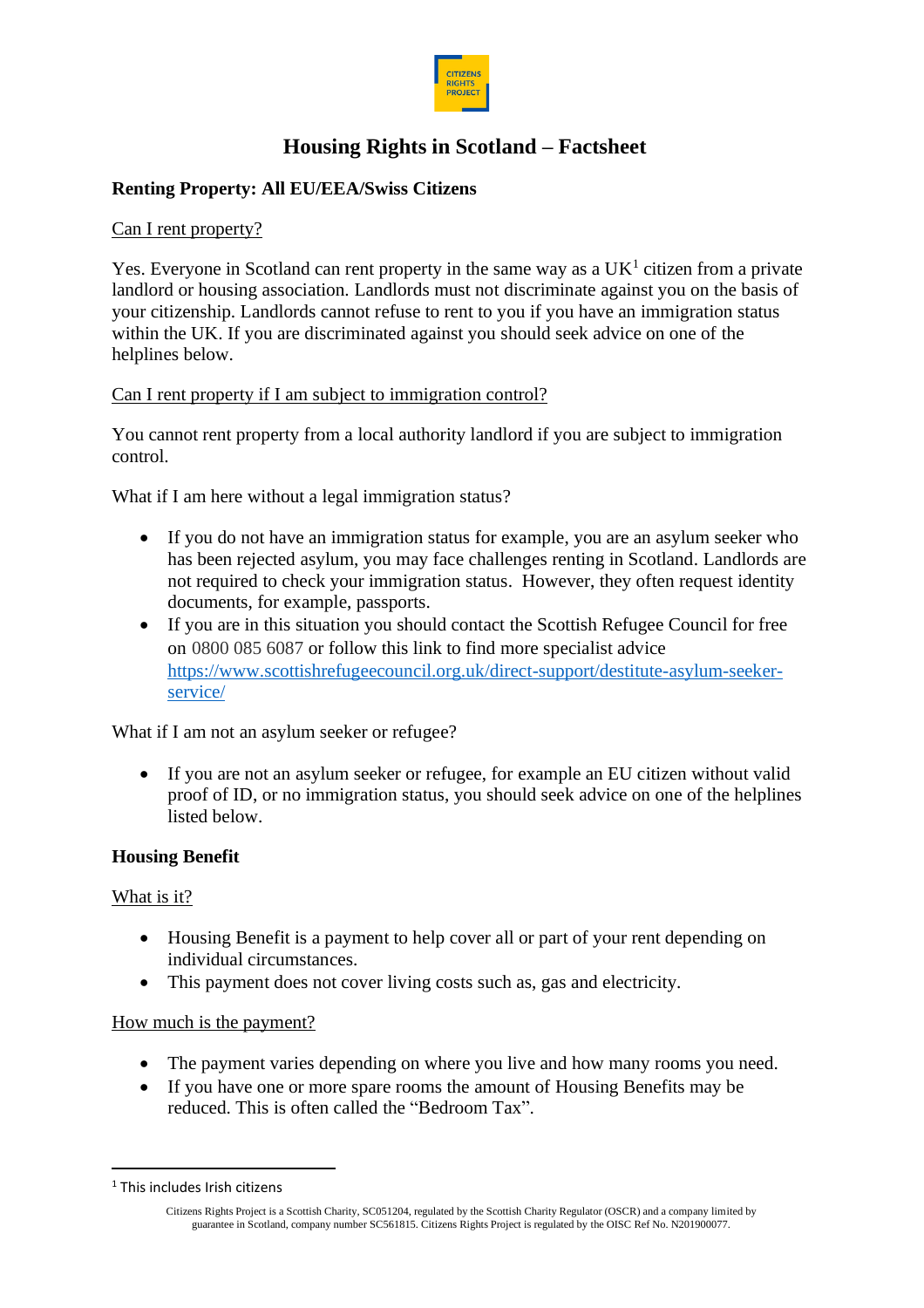

• If you are affected by the Bedroom Tax, you may be able to get a Discretionary Housing Payment. Follow this link to find out more about the Discretionary Housing Payment - **Error! Hyperlink reference not valid.**

## Who can get it?

- You may have to claim Universal Credit instead. This will replace Housing Benefit for many people (follow this link for more information on Universal Credit)
- Housing Benefit is still an option for those that have reached state pension age or who are in supported, sheltered or temporary housing.
- Follow this link to find information on how to access Housing Benefit in your local council area - **Error! Hyperlink reference not valid.**

## What if I rent from my local council or a Housing Association?

You can get Housing Benefit if you rent from a local council or a Housing Association.

## What if I rent from a private landlord?

You can get Housing Benefit if you rent from a private landlord.

#### What if my claim is refused?

- If your housing benefit application is refused then you should request a reconsideration from your local council.
- If your application is still refused then you should request an appeal by writing a letter within one calendar month of your decision letter. This is called a revision.
- Follow this link for more information on how to appeal the decision [https://scotland.shelter.org.uk/housing\\_advice/paying\\_for\\_a\\_home/housing\\_benefit/c](https://scotland.shelter.org.uk/housing_advice/paying_for_a_home/housing_benefit/challenging_a_housing_or_council_tax_benefit_decision) hallenging a housing or council tax benefit decision

#### **Homelessness Assistance**

#### What does it mean?

If you are homeless and eligible for homelessness assistance then your local authority must:

- take a homelessness application
- make inquiries into the circumstances of your application
- provide you with temporary accommodation if needed

#### What will the local authority make inquiries about?

- If you are homeless and are eligible for assistance (check if you are eligible by following this link **Error! Hyperlink reference not valid.**).
- How you became homeless.
- If you have a local connection to their area?

#### What if I am refused homelessness assistance?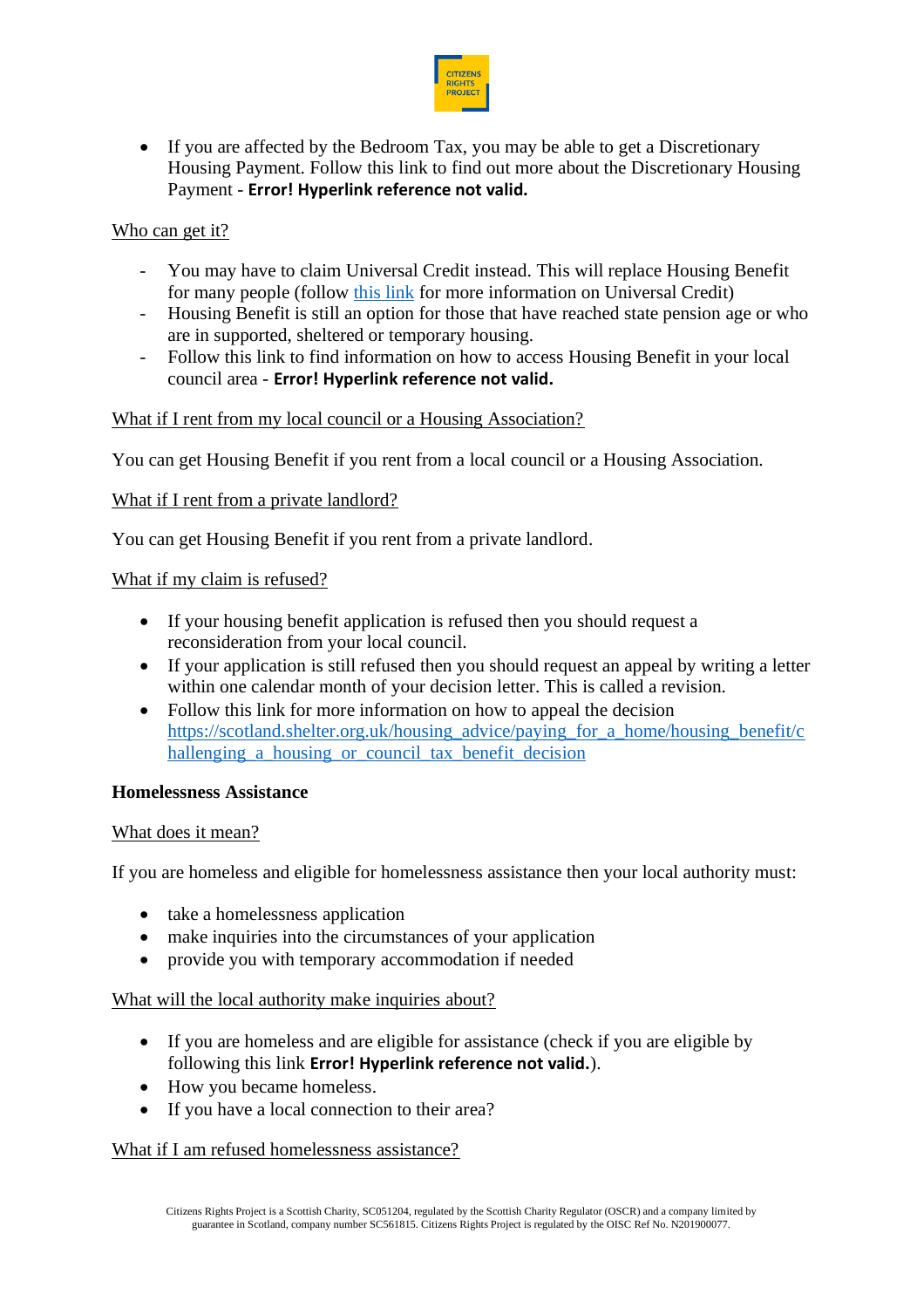

If your local authority refuses to provide you with homelessness assistance you should request a written explanation of their decision. You should ask for a review this decision within 21 days of receiving it. If you require help to review the decision and discuss what to do next you can contact one of the helplines listed below.

## Do I need to pay for temporary accommodation?

Your local authority will almost certainly request that you contribute towards the cost of the accommodation. You may be able to receive Housing Benefit to pay for that (see below for more information on Housing Benefit). If you cannot afford the charge, you may be able to challenge this request. For advice on doing this you can contact one of the helplines listed below. You do not need to be receiving benefits to access temporary accommodation.

#### Who can access homelessness assistance?

EU Citizens with settled status

• If you have settled status and are habitually resident in Scotland, you can access homelessness assistance in Scotland.

EU Citizens with pre-settled status

• If you have pre-settled status and have another qualifying right to reside, you can access homelessness assistance in Scotland. Follow this link for more information on the right to reside - **Error! Hyperlink reference not valid.** .

EU Citizens lawfully residing in the UK on the  $31<sup>st</sup>$  of December 2020 who applied for the EUSS before the deadline on the  $30<sup>th</sup>$  of June 2021

• You can access homelessness assistance in Scotland while waiting for a decision on your status until you are granted settled status, pre-settled status, or cannot appeal a refusal of your application any further.

What if I am not from the EU/EEA/Switzerland, (or I am, but don't qualify because I am not eligible for settled or pre-settled status)?

- Non-EU Citizens may qualify for homelessness assistance if they are settled here and if their immigration status allows for 'recourse to public funds'. Evidence of immigration status is required to prove the right to recourse to public funds. If you are unsure if your status allows recourse to public funds or do not have any proof of your immigration status you should seek advice on one of the helplines listed below.
- Refugees qualify for homelessness assistance if they have been granted refugee status and/or humanitarian protection. If their leave to remain has ended they will not qualify for help. If you apply to extend your leave to remain before it expires, you will qualify for assistance until the Home Office makes a decision.
- Asylum Seekers should follow this link to get specific advice **Error! Hyperlink reference not valid.**

# **Buying and Owning Property: All EU/EEA/Swiss Citizens**